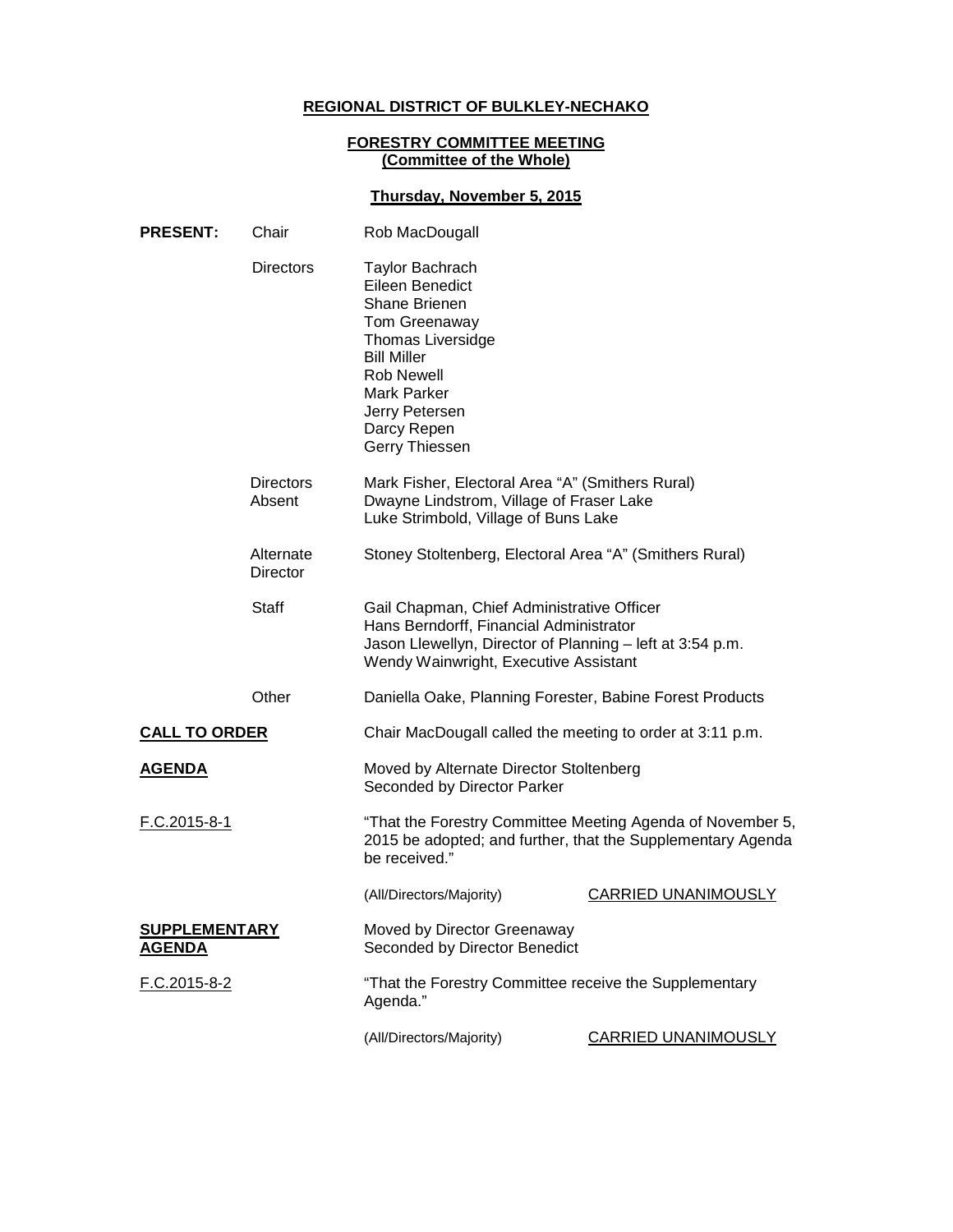Forestry Committee Meeting November 5, 2015 Page 2 **MINUTES**

| <b>Forestry Committee Meeting</b><br>Minutes -October 8, 2015 | Moved by Director Petersen<br>Seconded by Director Miller                        |                                                                                                                                                                                                                                                                                                                                                                                                                                                                                                                                                                                                                                       |  |
|---------------------------------------------------------------|----------------------------------------------------------------------------------|---------------------------------------------------------------------------------------------------------------------------------------------------------------------------------------------------------------------------------------------------------------------------------------------------------------------------------------------------------------------------------------------------------------------------------------------------------------------------------------------------------------------------------------------------------------------------------------------------------------------------------------|--|
| $F.C.2015-8-3$                                                | "That the Forestry Committee Meeting Minutes of October 8,<br>2015 be received." |                                                                                                                                                                                                                                                                                                                                                                                                                                                                                                                                                                                                                                       |  |
|                                                               | (All/Directors/Majority)                                                         | CARRIED UNANIMOUSLY                                                                                                                                                                                                                                                                                                                                                                                                                                                                                                                                                                                                                   |  |
| <b>BUSINESS ARISING</b>                                       |                                                                                  |                                                                                                                                                                                                                                                                                                                                                                                                                                                                                                                                                                                                                                       |  |
| <b>Coastal GasLink Timber</b><br>Salvage Strategy             |                                                                                  | Chair MacDougall mentioned that the Coastal GasLink Timber<br>Salvage Strategy and that it could be used as a template for<br>other pipeline projects. He spoke of Directors visiting sawmills<br>and processing plants in their electoral areas to determine<br>whether Coastal GasLink has approached them in regard to<br>processing the volume of fibre from right of way clearing.                                                                                                                                                                                                                                               |  |
|                                                               |                                                                                  | Discussion took place regarding other pipeline companies and<br>whether or not they may have approached the processing<br>facilities regarding the use of fibre from their rights of way.                                                                                                                                                                                                                                                                                                                                                                                                                                             |  |
| Discussion with Albert<br>Nussbaum                            | sure the undergrowth is not impacted.                                            | Director Miller commented that he met with Albert Nussbaum,<br>Director, Forest Analysis and Inventory Branch in Burns Lake<br>recently. Mr. Nussbaum reported that the partition went into<br>major forest stands to mitigate the mountain pine beetle. There is<br>a major change to the landscape. He mentioned there will be<br>pressure to keep in place the cut level. Cutting will become<br>much more precise and surgical in the removal of timber to make                                                                                                                                                                   |  |
|                                                               | impact to the midterm timber supply.                                             | Director Miller spoke of the incredible importance of the fibre<br>cleared for pipelines being utilized to influence the huge negative                                                                                                                                                                                                                                                                                                                                                                                                                                                                                                |  |
| <b>Invasive Plant Management</b>                              | as Ministry of Transportation and Infrastructure.                                | Discussion took place regarding pipeline projects response to<br>invasive plant management along rights of way. Jason<br>Llewellyn, Director of Planning mentioned that during the<br>Environmental Assessment Review Process the RDBN<br>requested that the RDBN be able to review and provide<br>comment in regard to the invasive plant management plan.<br>Coastal GasLink indicated they would provide their invasive plant<br>management plan for review but that has not yet happened. The<br>RDBN also requested that a program be implemented similar to<br>the financial partnership between other right of way owners such |  |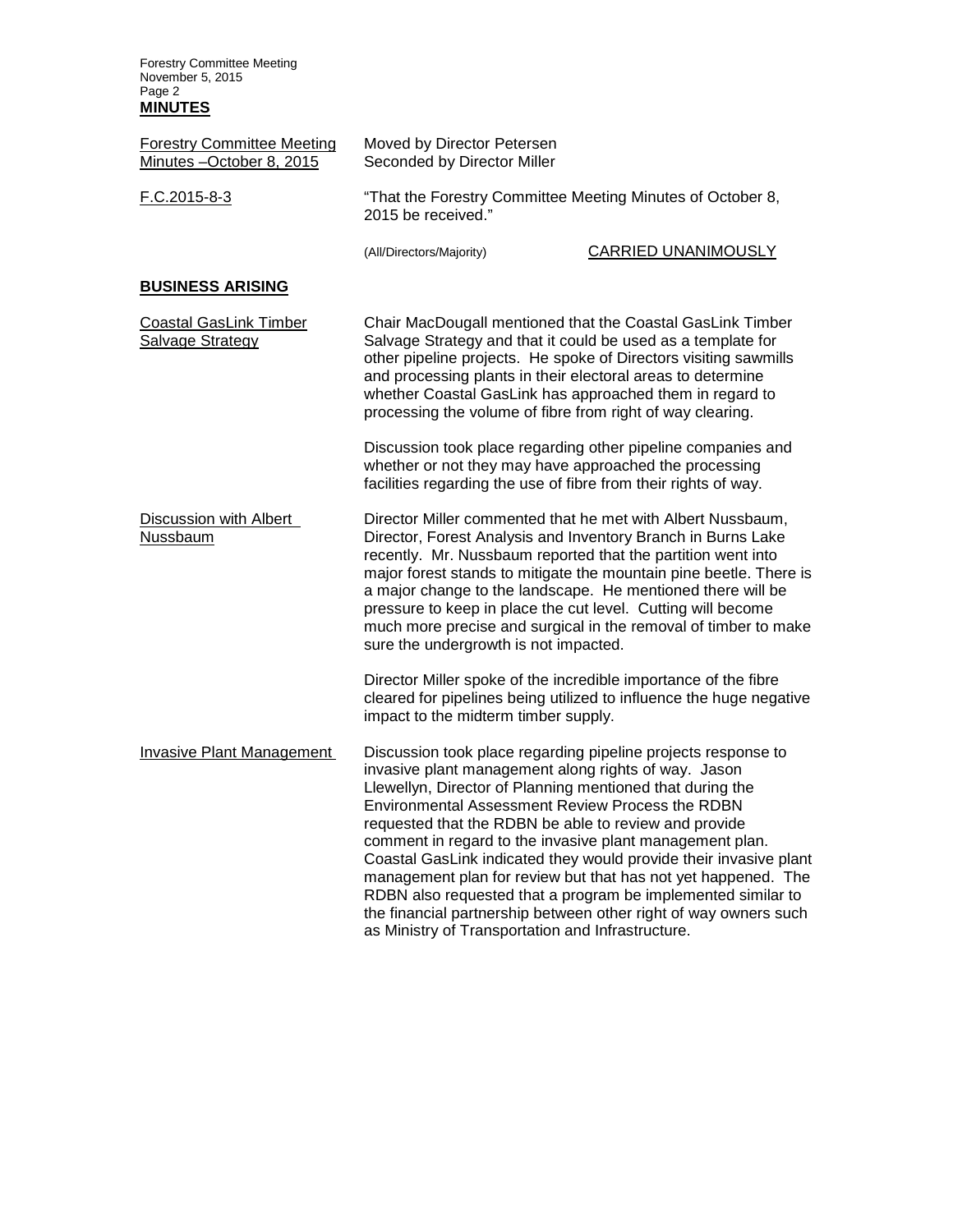Forestry Committee Meeting November 5, 2015 Page 3 **REPORTS**

| <b>Reports</b> | Moved by Director Stoltenberg<br>Seconded by Director Miller                                                                                                                                                                                                                                                                                                                                  |                                                                                                                                          |
|----------------|-----------------------------------------------------------------------------------------------------------------------------------------------------------------------------------------------------------------------------------------------------------------------------------------------------------------------------------------------------------------------------------------------|------------------------------------------------------------------------------------------------------------------------------------------|
| F.C.2015-8-4   | "That the Forestry Committee receive the following reports                                                                                                                                                                                                                                                                                                                                    |                                                                                                                                          |
|                | -Summary Report – Wildfire Workshop – RDBN and OBAC –<br>October 13, 2015;<br>-Wildfire Workshop Follow-up Plan Draft for Discussion -<br>October, 2015."                                                                                                                                                                                                                                     |                                                                                                                                          |
|                | (All/Directors/Majority)                                                                                                                                                                                                                                                                                                                                                                      | CARRIED UNANIMOUSLY                                                                                                                      |
|                | Discussion took place regarding the actions that could be<br>undertaken by participating organizations to improve wildfire<br>management in the region. Staff will bring forward a report to<br>outline what initiatives are currently being undertaken by the<br>RDBN. The RDBN Board can review the report and determine<br>what more it would like to do in regard to wildfire management. |                                                                                                                                          |
|                | Concerns were brought forward that funding for the Omineca<br>Beetle Action Coalition may not continue beyond March, 2016<br>but yet the communities impacted by the mountain pine beetle<br>are just beginning to feel the impacts.                                                                                                                                                          |                                                                                                                                          |
|                | Discussion took place regarding the OBAC Pine Beetle<br>Investment Account and the possibility to access funding for<br>wildfire management initiatives.                                                                                                                                                                                                                                      |                                                                                                                                          |
|                | Advocacy on behalf of the Regional Board and Forestry<br>Committee was brought forward for discussion. The mountain<br>pine beetle has also created more intense wildfires that cause<br>more damage to the landscape than wildfires that go through<br>green stands of fibre.                                                                                                                |                                                                                                                                          |
|                | burning slash piles. Director Brienen will follow-up with the<br>sawmill and processing plant in Houston in regard to the slash<br>was discussed.                                                                                                                                                                                                                                             | Discussion took place regarding the utilization of slash piles and<br>piles in the area. The challenges of utilizing wood in slash piles |

Director Miller spoke of legislation that is drafted regarding the utilization of waste wood.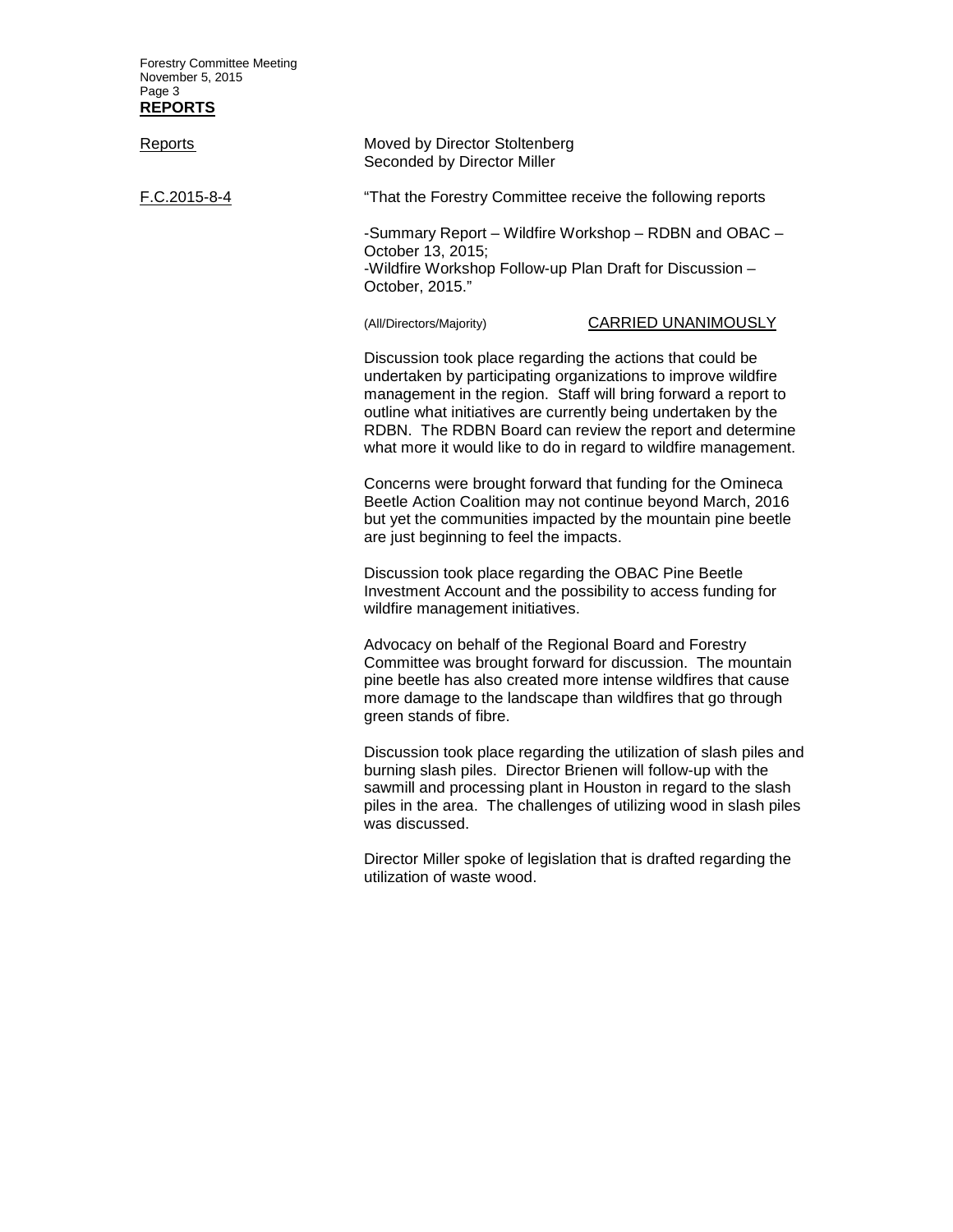Forestry Committee Meeting November 5, 2015 Page 4 **CORRESPONDENCE**

Babine Lake Community Moved by Director Repen Forest Society – October, 2015 Seconded by Director Benedict

F.C.2015-8-5 "That the Forestry Committee receive the correspondence titled "Babine Lake Community Forest Society – October 16, 2015 Wildfire Workshop."

(All/Directors/Majority) CARRIED UNANIMOUSLY

Director Repen spoke of Telkwa salvaging the waste wood from their wildfire mitigation to utilizing for their heating plant for approximately two years. The concept of granting municipalities a buffer zone around communities to address wildfire management for a fuel source would be a benefit.

Director Liversidge mentioned that Josh Pressey, Ministry of Forests, Lands and Natural Resource Operations will be meeting with the Village of Granisle in November, 2015 to try to find options in regard to wildfire mitigation.

Chair MacDougall asked staff to respond to the correspondence from Babine Lake Community Forest Society dated October 16, 2015 and outline that a future workshop will include the topic of removing a wildfire management buffer zone from communities that can be utilized through different economic opportunities.

### **SUPPLEMENTARY AGENDA**

#### **CORRESPONDENCE**

| RDBN Write a Letter to | Moved by Director Greenaway                                                                                                                                                                                                                                                                                        |
|------------------------|--------------------------------------------------------------------------------------------------------------------------------------------------------------------------------------------------------------------------------------------------------------------------------------------------------------------|
| FP Innovations         | Seconded by Director Repen                                                                                                                                                                                                                                                                                         |
| F.C.2015-8-5           | "That the Forestry Committee recommend that the Regional<br>District of Bulkley-Nechako Board of Directors write a letter to FP<br>Innovations requesting further information regarding the analysis<br>completed by FP Innovations in regard to a tandem-drive 9-axle<br>B-train and a tri-drive 9-axle B-train." |

trucks.

(All/Directors/Majority) CARRIED UNANIMOUSLY

Discussion and concerns were brought forward regarding the possible impacts to changing the configuration of log hauling